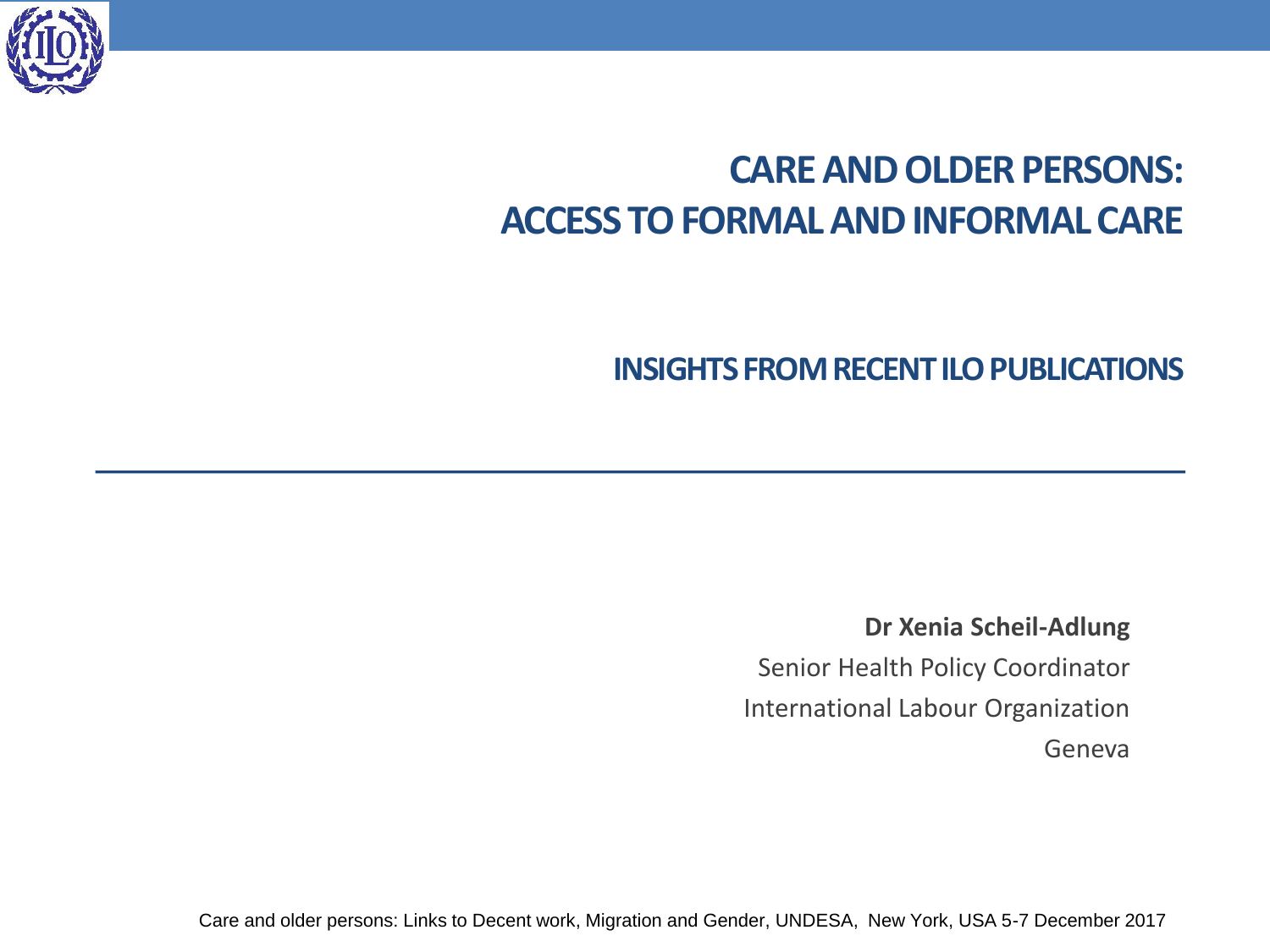



No rights – no coverage

Financial burden: Frequency and severity of OOP for older persons

Exclusion from access due to workforce gaps Policies towards achieving the SDGs and UHC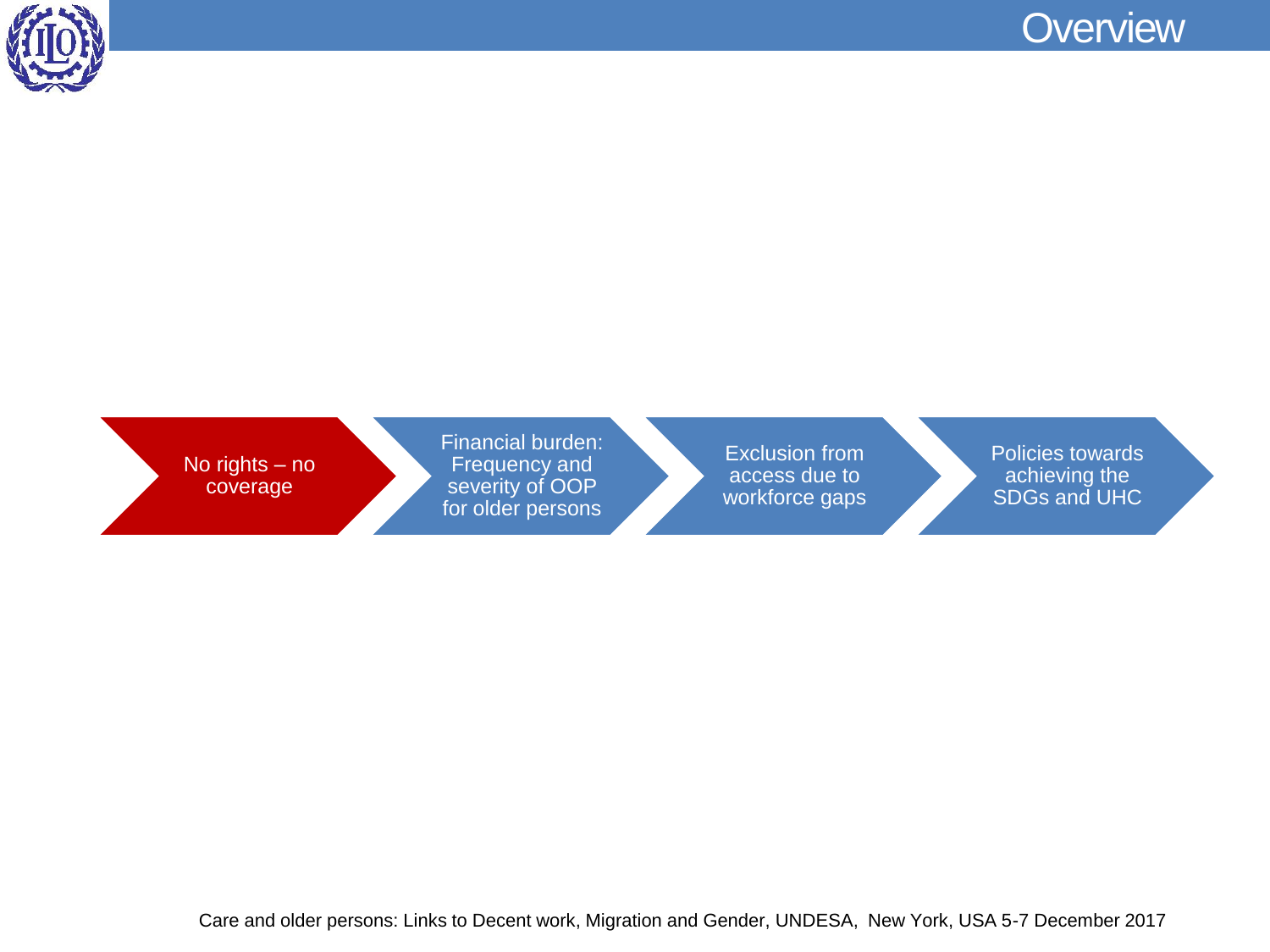

| Definition of<br>long-term care<br>A range of services<br>and cash benefits<br>addressing reduced<br>functional physical<br>and/or cognitive<br>capacities of older<br>persons | <b>Key principles for</b><br>coverage      | Rights-based<br>(legislation)<br><b>Universality</b> |
|--------------------------------------------------------------------------------------------------------------------------------------------------------------------------------|--------------------------------------------|------------------------------------------------------|
|                                                                                                                                                                                |                                            | <b>Equity</b>                                        |
|                                                                                                                                                                                |                                            | Solidarity in financing                              |
|                                                                                                                                                                                | <b>Key criteria for</b><br><b>services</b> | <b>Affordability</b>                                 |
|                                                                                                                                                                                |                                            | Availability                                         |
|                                                                                                                                                                                |                                            | Quality                                              |
|                                                                                                                                                                                |                                            | <b>Financial protection</b>                          |
|                                                                                                                                                                                |                                            |                                                      |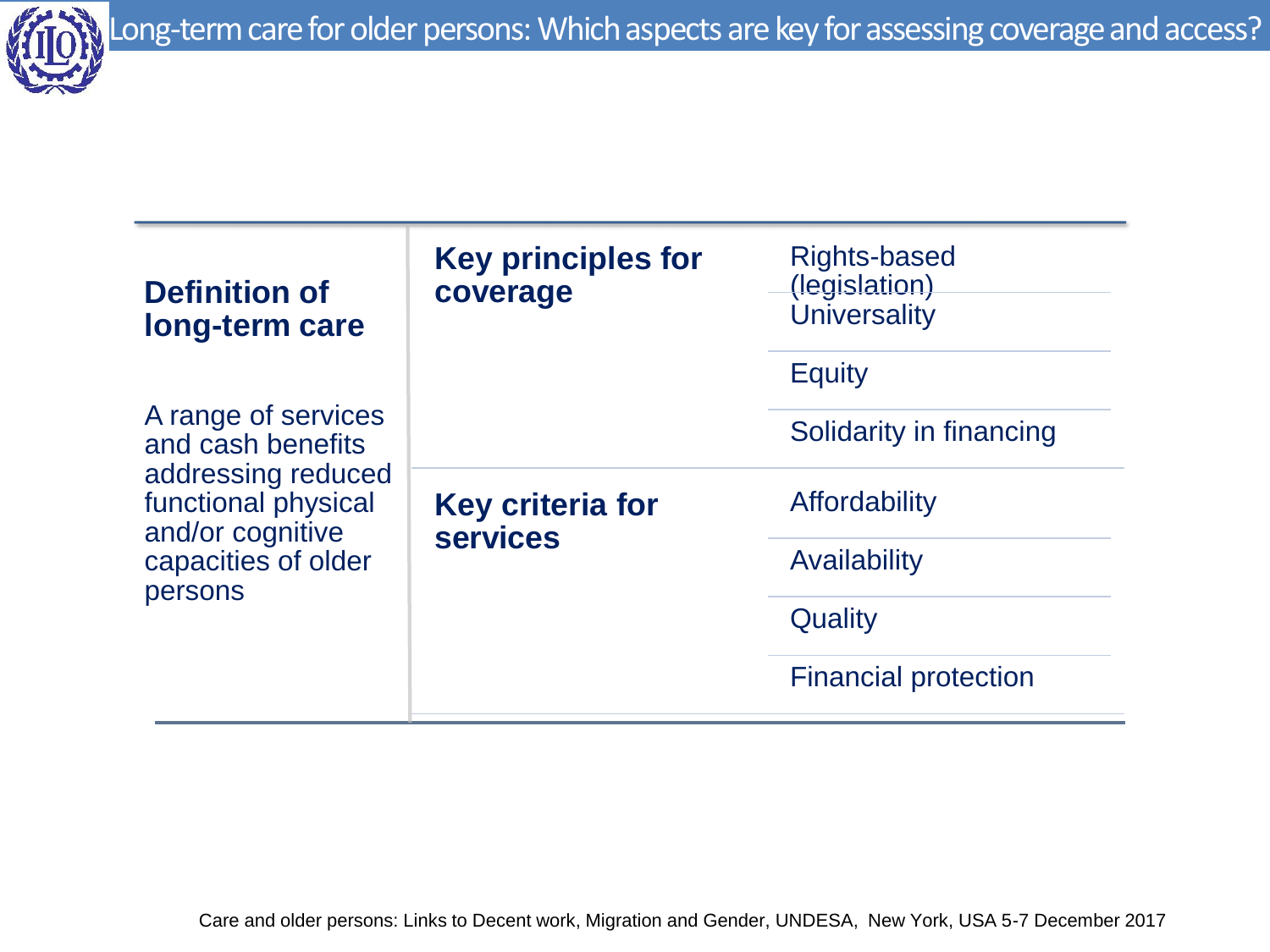



Source: ILO estimates 2015, World Bank, 2015 (population data in 2013)

- 48% (300 million people) of the global older population lives in countries without any right to LTC (red)
- 46.3 % of the global population lives in countries with means tests forcing people to become poor before becoming eligible for LTC (orange)
- 5.6% of the global older persons live in countries with rights-based universal LTC coverage (green)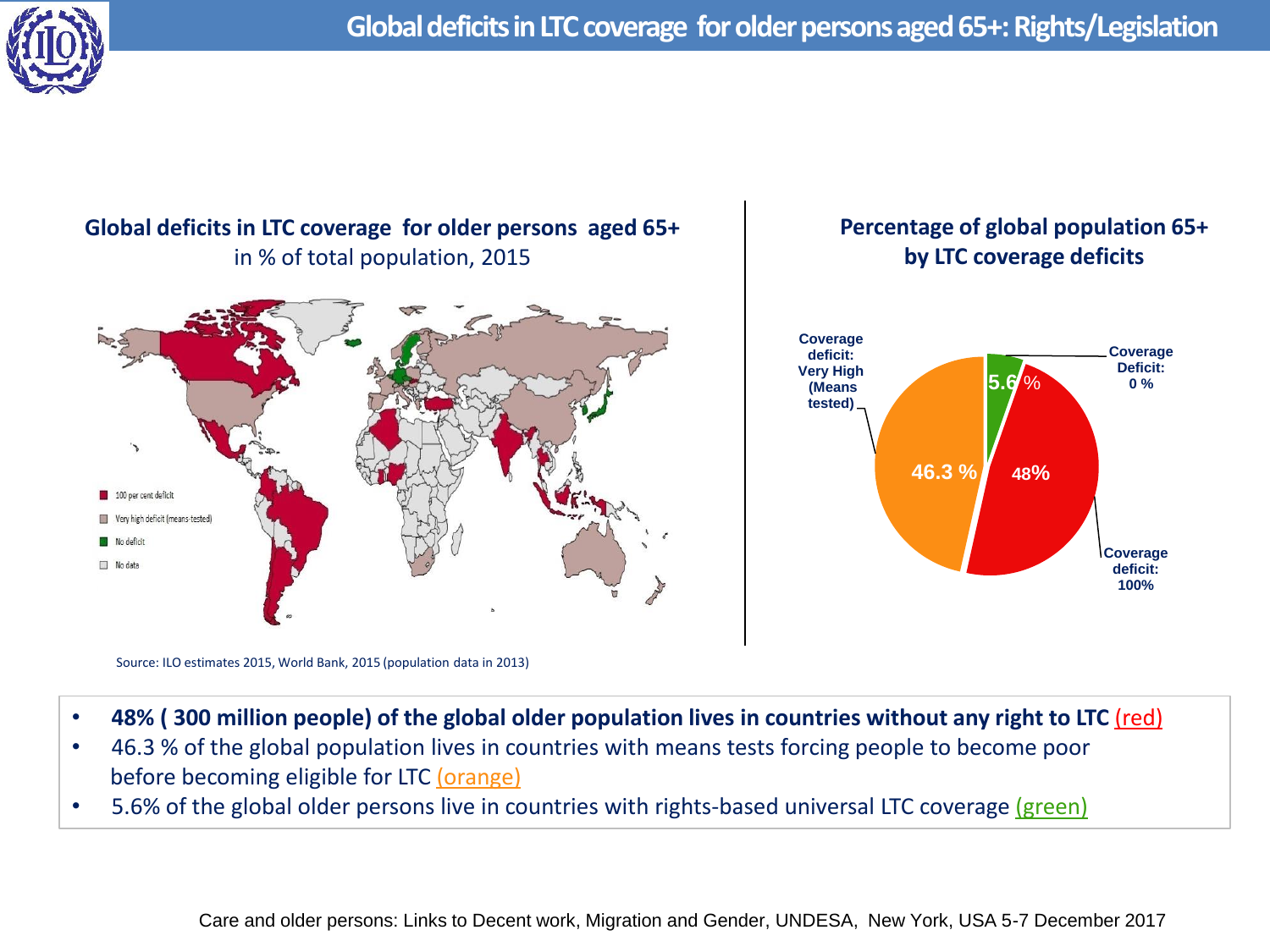

#### **Global LTC workforce shortages**



#### **Number of informal and formal LTC workers available per 100 persons aged 65+**

| <b>Europe</b>         |                        |          |
|-----------------------|------------------------|----------|
|                       | Informal*              | Formal** |
| Poland:               | 23.9                   | 3.0      |
| Russia:               |                        | 0.7      |
| Finland:              |                        | 6.5      |
| <b>Norway</b>         | 87.2                   | 17.1     |
| Slovakia              | 8.6                    | 1.1      |
| Sweden                | 12.8                   | 9.6      |
|                       |                        |          |
| <b>World</b>          |                        |          |
| Chile                 |                        | O        |
| China                 |                        | 1.1      |
| <b>South Africa -</b> |                        | 0.4      |
| USA                   | 123                    | 6.4      |
|                       |                        |          |
| <b>Minimum</b>        |                        | 4.2      |
| (estimated)           |                        |          |
| *head count           | **Full-time equivalent |          |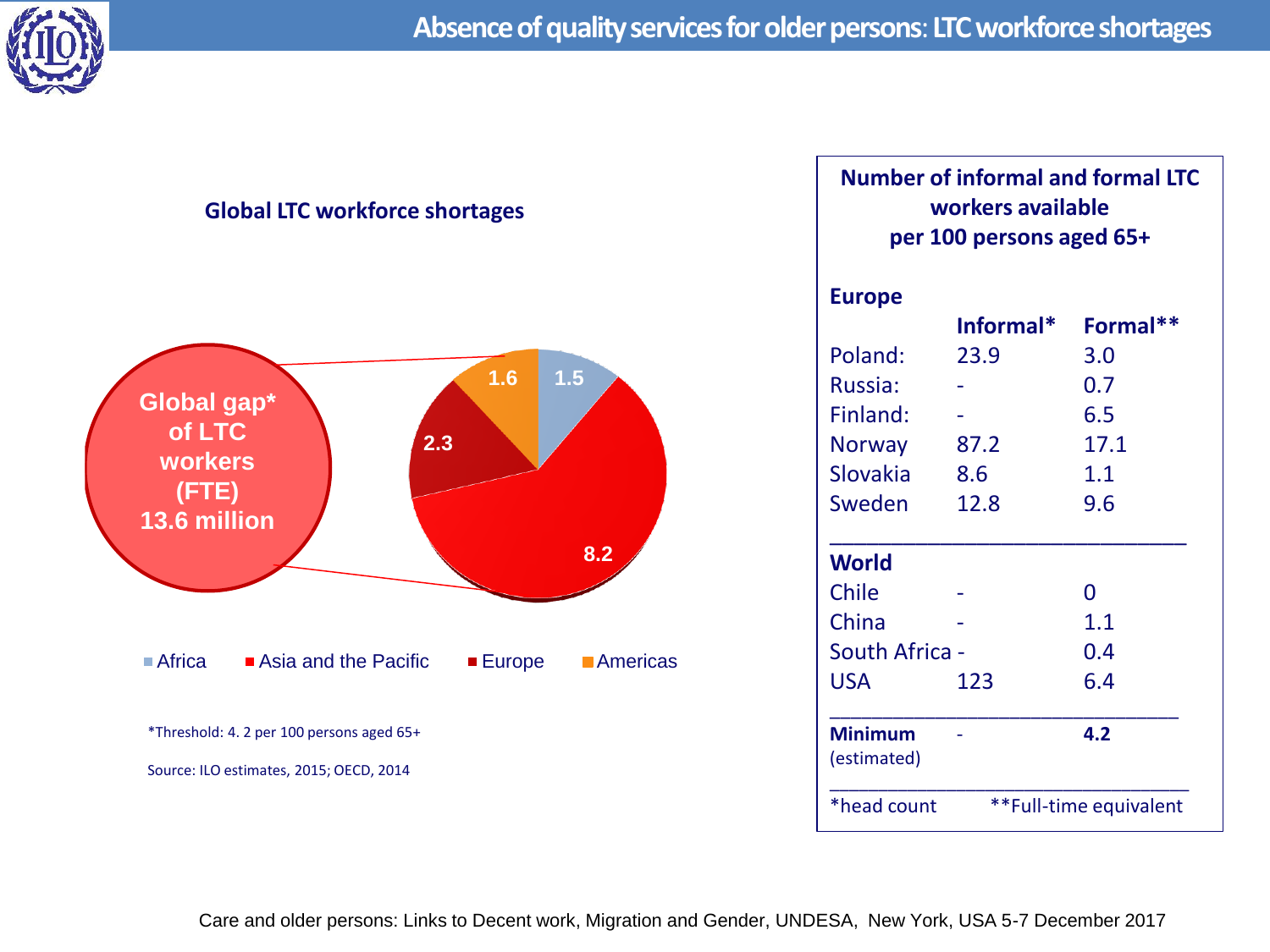

# **Population 65+ excluded from long-term care due to workforce shortages (by region, 2015 in %)**

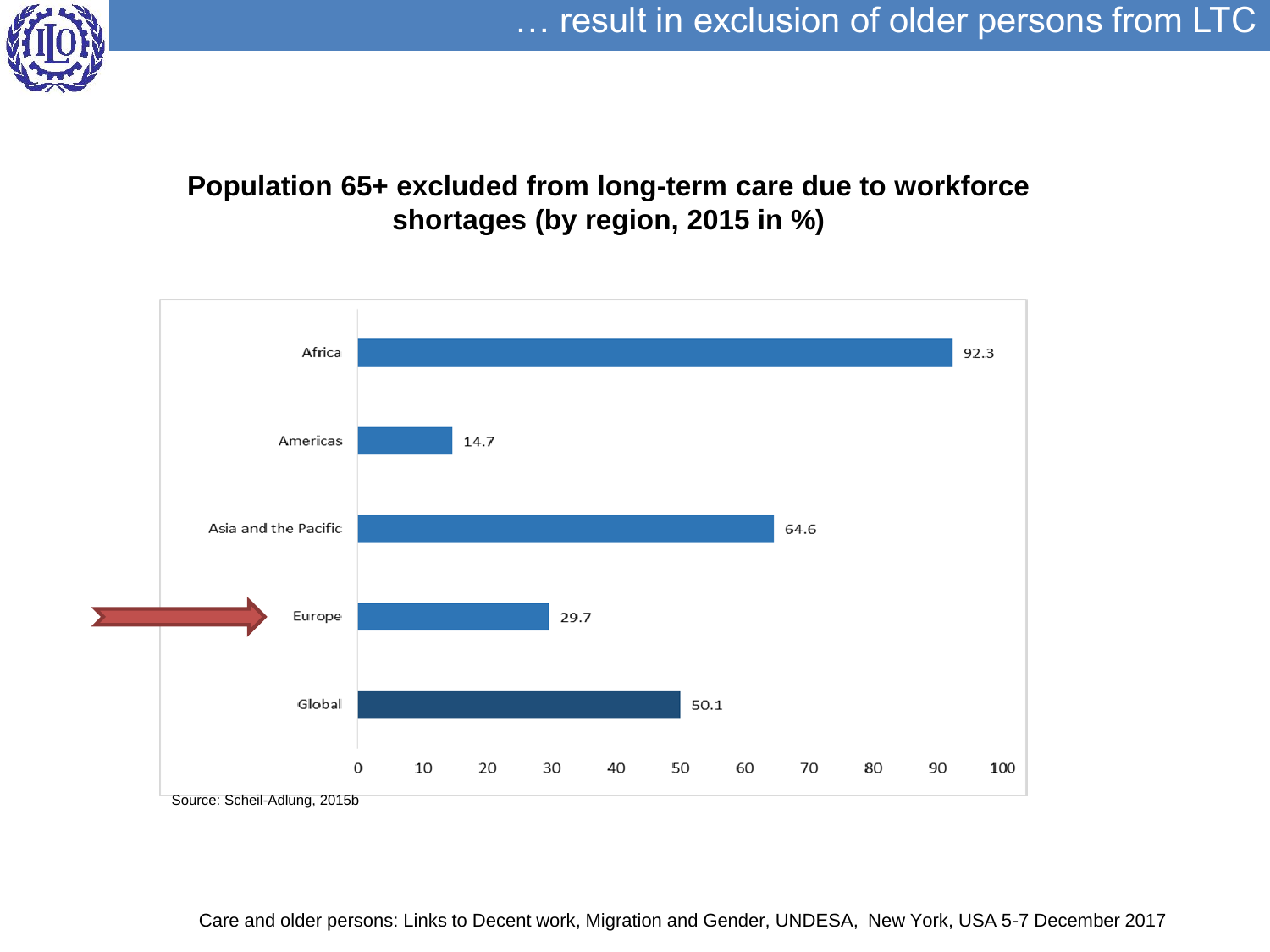

# Significant LTC workforce gaps filled by unpaid "voluntary" workers



On average in high-income countries only 5.3 formal LTC workers (FTE) care for 100 persons aged 65+ selected countries, 2009-2013

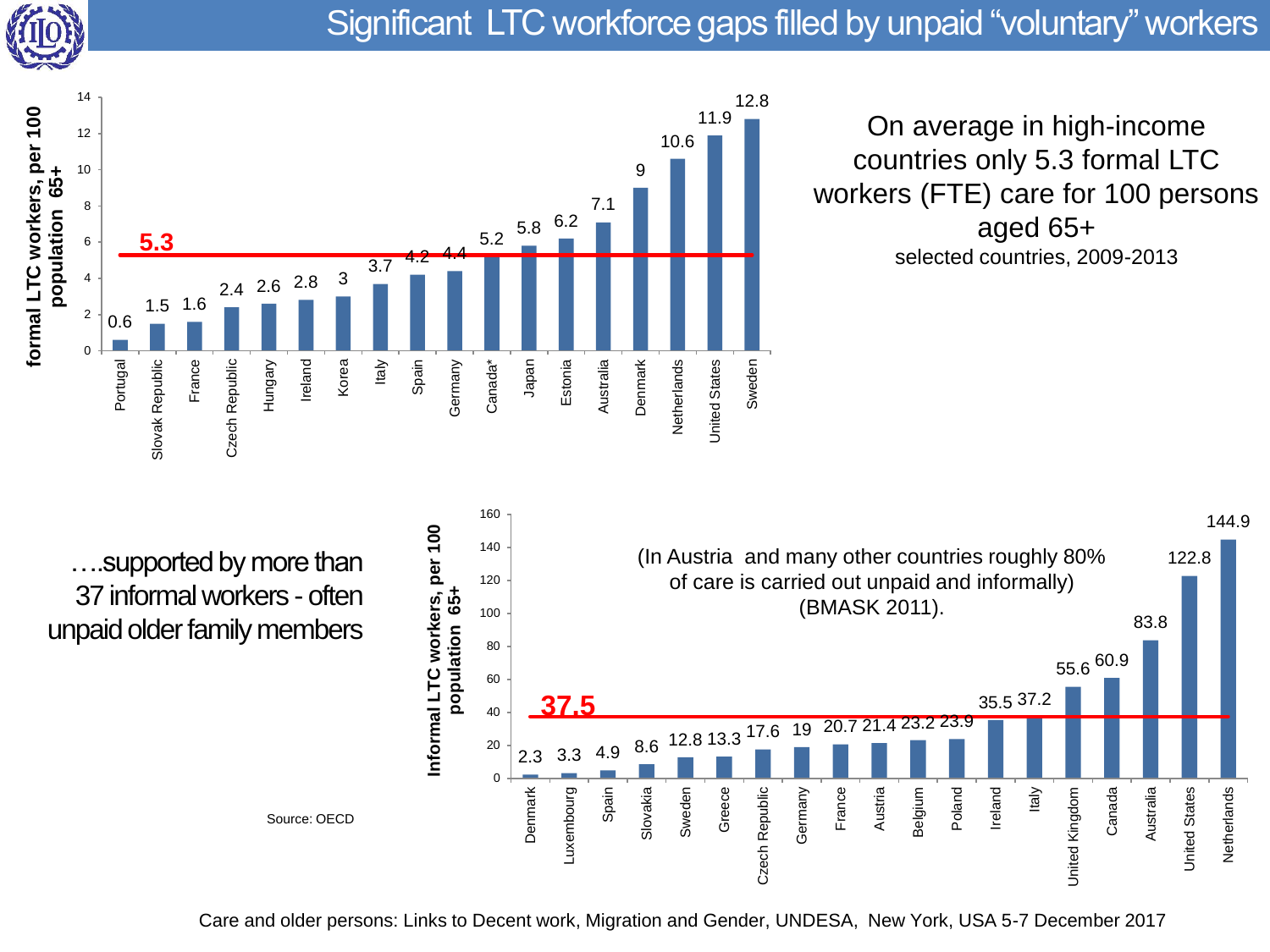

## **Share of population 65+ experiencing OOP for LTC**

(selected European countries, 2015)



Source: ILO estimates 2015; SHARE, 2015

Rights deficits and inadequate LTC benefits result in high frequency of OOP for older persons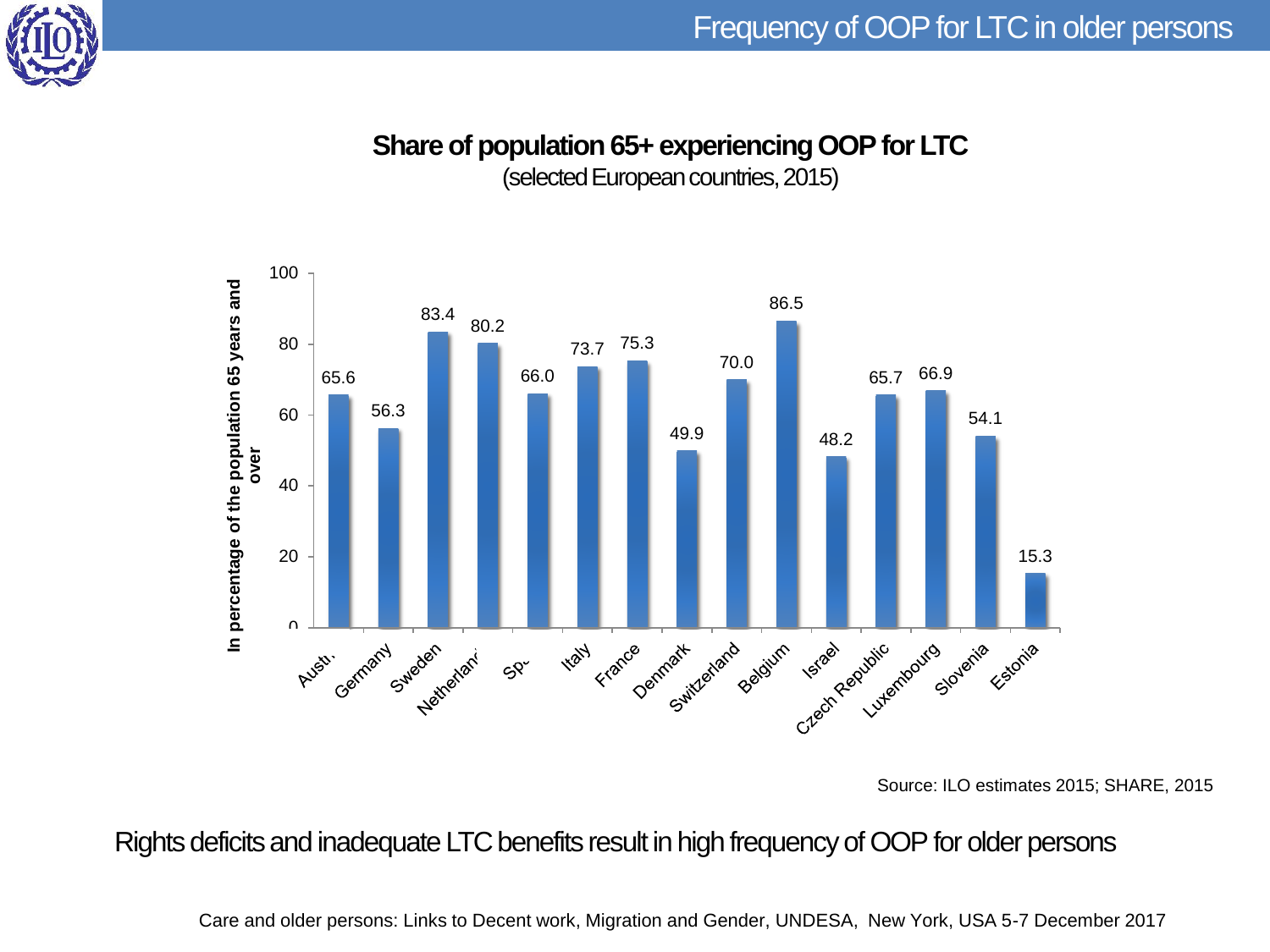

Household OOP expenditure on LTC (nursing home care, day care and home care) as of household gross income, selected European countries, 2004



Source: ILO 2015

Severity of older persons' OOP on LTC varies significantly across countries due to differences in scheme/benefit design and preferences in utilizing informal and formal care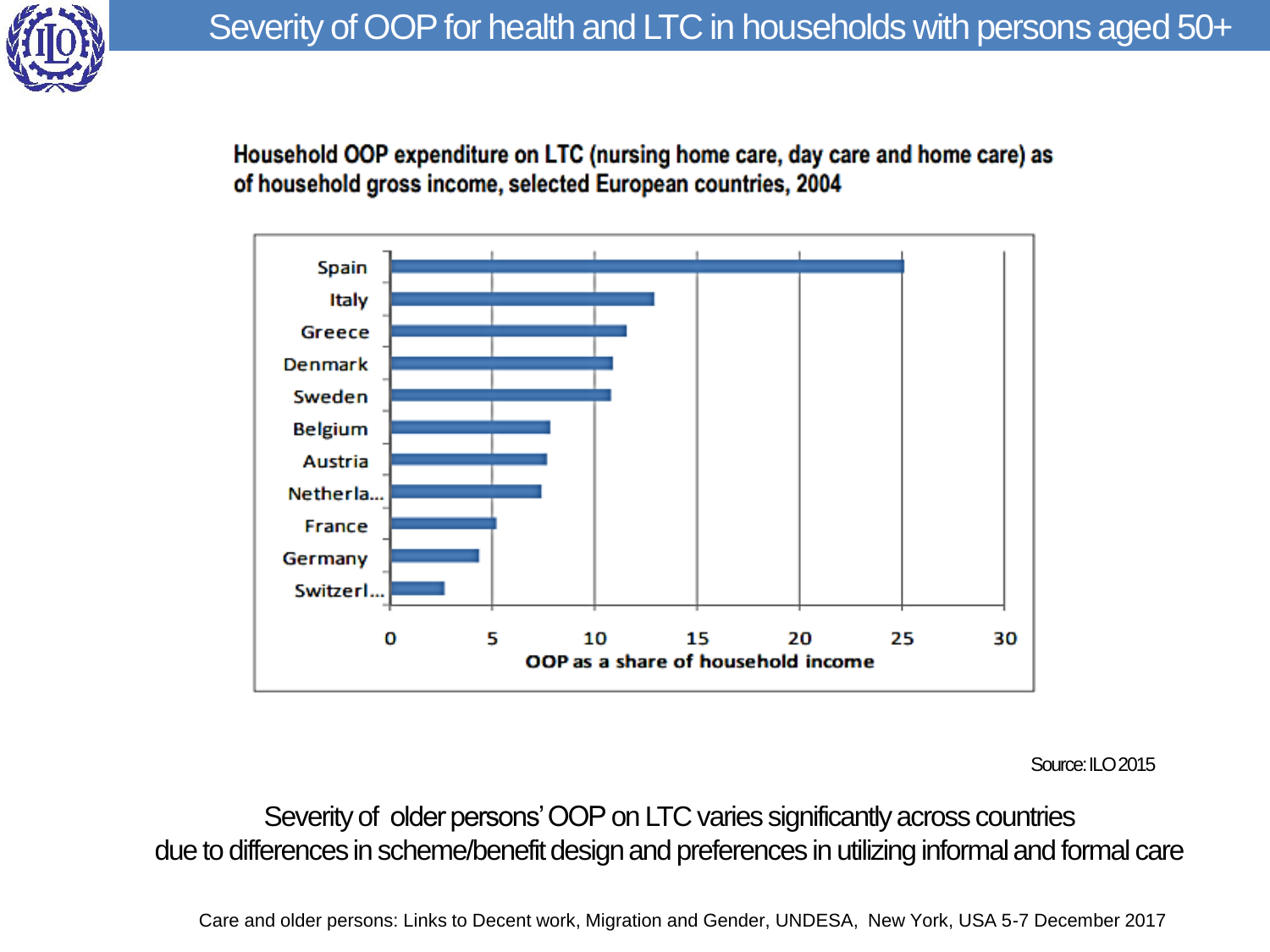

Share of individuals aged 50+ experiencing positive OOP expenditure in LTC, by gender selected European countries, 2004



Source: ILO 2012

# Women are more likely than men to incur OOP for LTC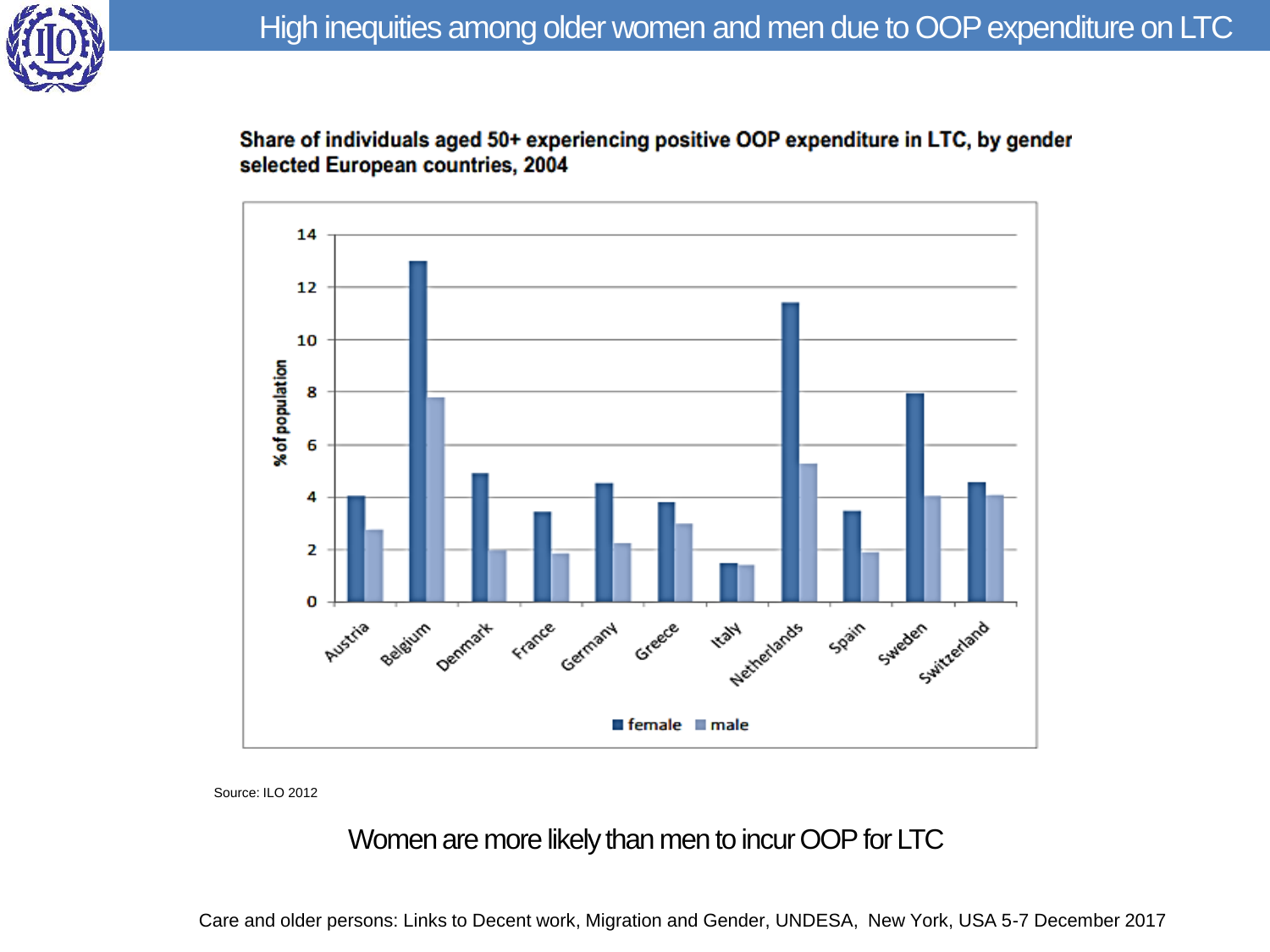

# **Providing universal LTC protection within national social protection floors**

### *Ensuring rights and dignity of older persons*

• Providing **universal LTC coverage** based on legislation and addressing age discrimination

#### *Ensuring availability of quality LTC services*

- **Adequate public funding** through broad risk sharing based on taxes or social insurance contributions
- **Addressing workforce shortages**
- **Developing the infrastructure** including enabling environments at home, in communities and institutional care facilities

## *Ensuring affordability of LTC*

• **Minimizing OOP** 

*Establishing support measures for informal LTC workers*

• **Proving cash benefits, social protection and care leave for informal care workers** 

#### *Coordination between health and other social protection schemes*

• **Ensuring integrated service delivery and income protection through at least essential social protection floor benefits in kind and in cash**

#### *Creating economic returns of investments*

• **Realizing job opportunities for missing LTC workers**